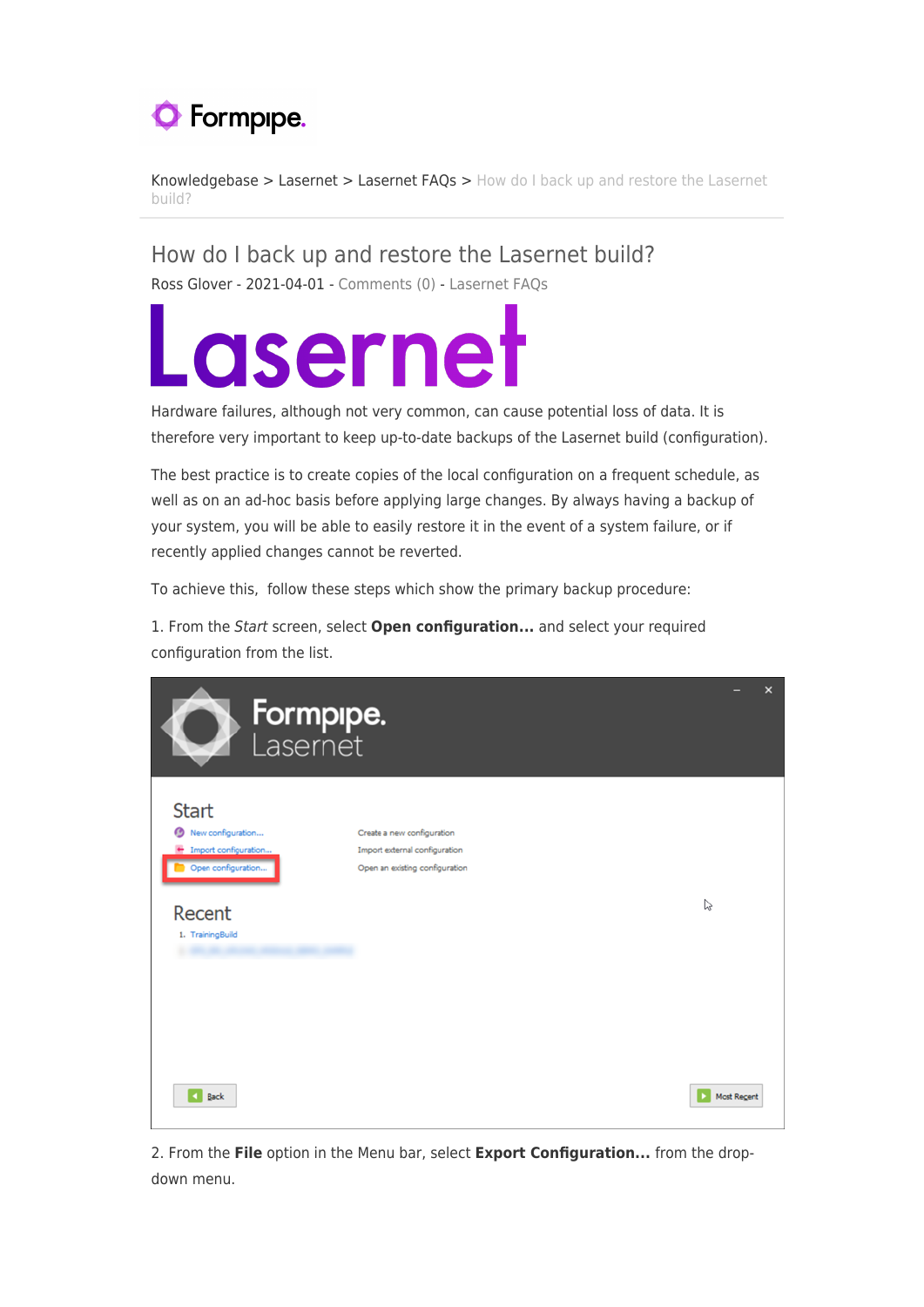

3. Save the file to a location of your choice.

## **Update related backups**

Lasernet automatically creates compressed backup files (.zip) but they are only created when you update the build (%ProgramData%\EFS Technology\Lasernet 7\Default). The **Datafiles backups** can be configured to supplement the primary backup described above but they **never should be used as a replacement**!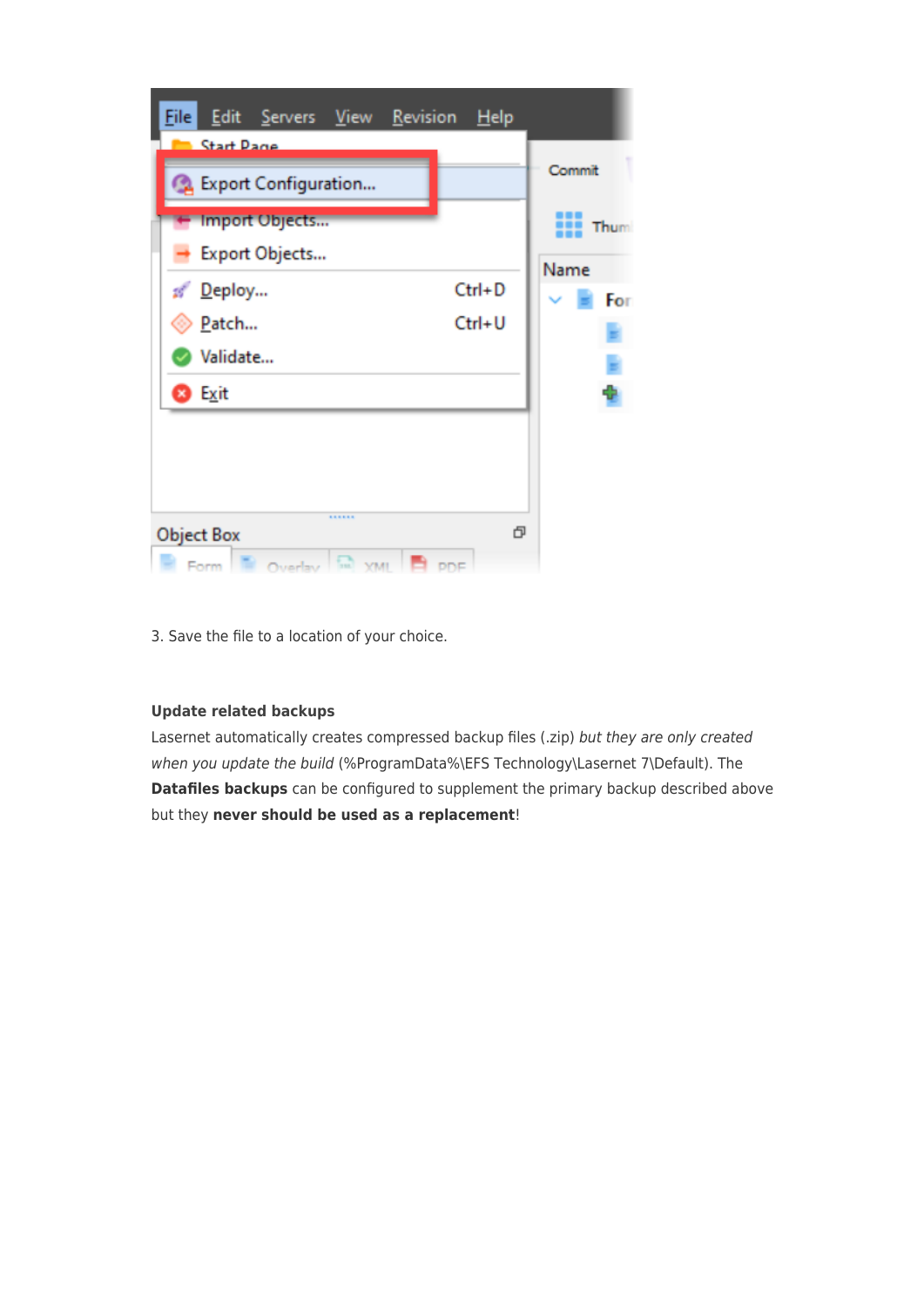| Share with $\blacktriangledown$<br>Burn<br>library $\blacktriangledown$ | New folder       |                      |          | 888 ▼ | 0<br>П |
|-------------------------------------------------------------------------|------------------|----------------------|----------|-------|--------|
| ≖<br>Name                                                               | Date modified    | Type                 | Size     |       |        |
| CrashReports                                                            | 02/03/2016 12:28 | File folder          |          |       |        |
| <b>Databases</b>                                                        | 02/03/2016 12:29 | File folder          |          |       |        |
| <b>DataFiles</b>                                                        | 07/03/2016 15:48 | File folder          |          |       |        |
| <b>FailedJobs</b>                                                       | 02/03/2016 12:32 | File folder          |          |       |        |
| PrintCapture                                                            | 04/03/2016 08:53 | File folder          |          |       |        |
| Supervisor                                                              | 07/03/2016 15:48 | File folder          |          |       |        |
| DataFiles_20160302_12_32_18_UTC.zip                                     | 02/03/2016 12:32 | WinRAR ZIP archive   | 3,266 KB |       |        |
| ≌<br>DataFiles_20160307_13_20_03_UTC.zip                                | 07/03/2016 13:20 | WinRAR ZIP archive   | 3,266 KB |       |        |
| DataFiles_20160307_15_47_43_UTC.zip                                     | 07/03/2016 15:47 | WinRAR ZIP archive   | 2,168 KB |       |        |
| DataFiles_20160307_15_48_34_UTC.zip                                     | 07/03/2016 15:48 | WinRAR ZIP archive   | 2,172 KB |       |        |
| ø<br>Lasernet.Inlog                                                     | 07/03/2016 13:20 | <b>LNLOG File</b>    | 129 KB   |       |        |
| LnPrintCapture.log                                                      | 07/03/2016 09:12 | <b>Text Document</b> | 35 KB    |       |        |
|                                                                         |                  |                      |          |       |        |
|                                                                         |                  |                      |          |       |        |
|                                                                         |                  |                      |          |       |        |
|                                                                         |                  |                      |          |       |        |
|                                                                         |                  |                      |          |       |        |
|                                                                         |                  |                      |          |       |        |

The zip files in this location contain the complete Lasernet configuration before the most recent update. To restore the build, extract the build's zip file to a location on your file system. Using Lasernet, open the lnconfig file in this location and update the configuration.

**Important:** you should **never interact directly** with the **DataFiles** folder or the actual **Runtime directory** unless advised by a Formpipe Engineer.

## **Set up backups in Lasernet**

For better handling of backups in Lasernet, there are two parameters that can be set. Open the Server Properties: Minimum configuration backups and Minimum backup retention in days. These values should not be set to zero otherwise Lasernet will not create backups. Whilst this function will keep the backup files on the server, you still need to have a primary backup strategy.